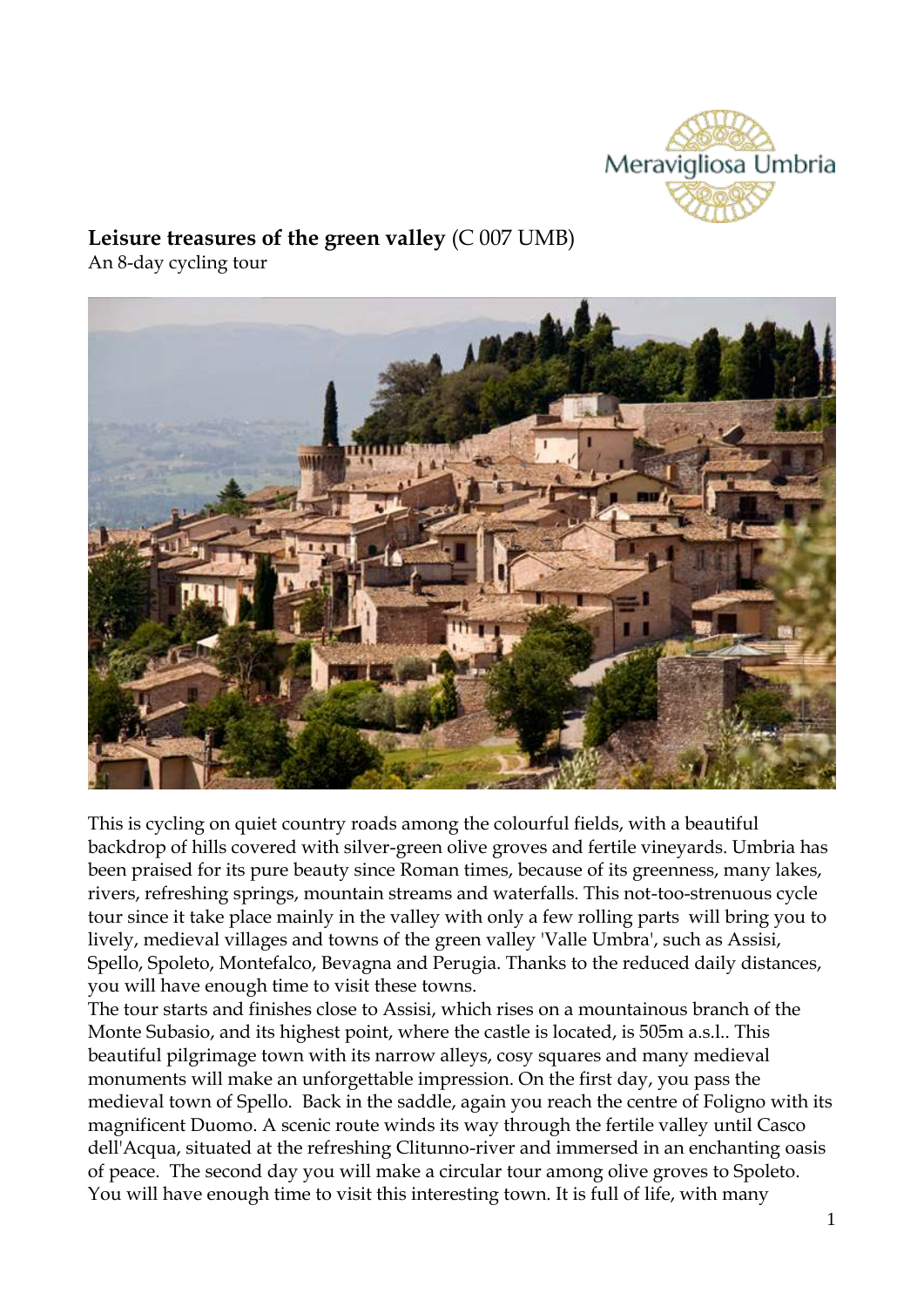squares, lovely little streets and many sights to visit, such as the Duomo with the frescoes of the Florentine painter Filippo Lippi, the Roman Theatre and the medieval bridge and aqueduct Ponte delle Torri. The second part of the tour will bring you to Montefalco, Bevagna, Torgiano and Perugia, the capital of the province, with its solemn Renaissance palaces, museums, impressive churches and tightly winding shopping streets. A short ride along the quiet country roads of the valley will bring you back to Assisi, which you will already see from afar.



## **Treasures of the green valley**

**Period**: Daily from April until the end of October (best period April-June & September-October). Other dates on request

**Participants**: Minimum 1 person

## **Difficulty:** Level 2

You cycle through a landscape of gentle, rolling hills. This generally easy route, mostly flat, with short daily distances makes this an ideal tour for leisure cyclists. There are not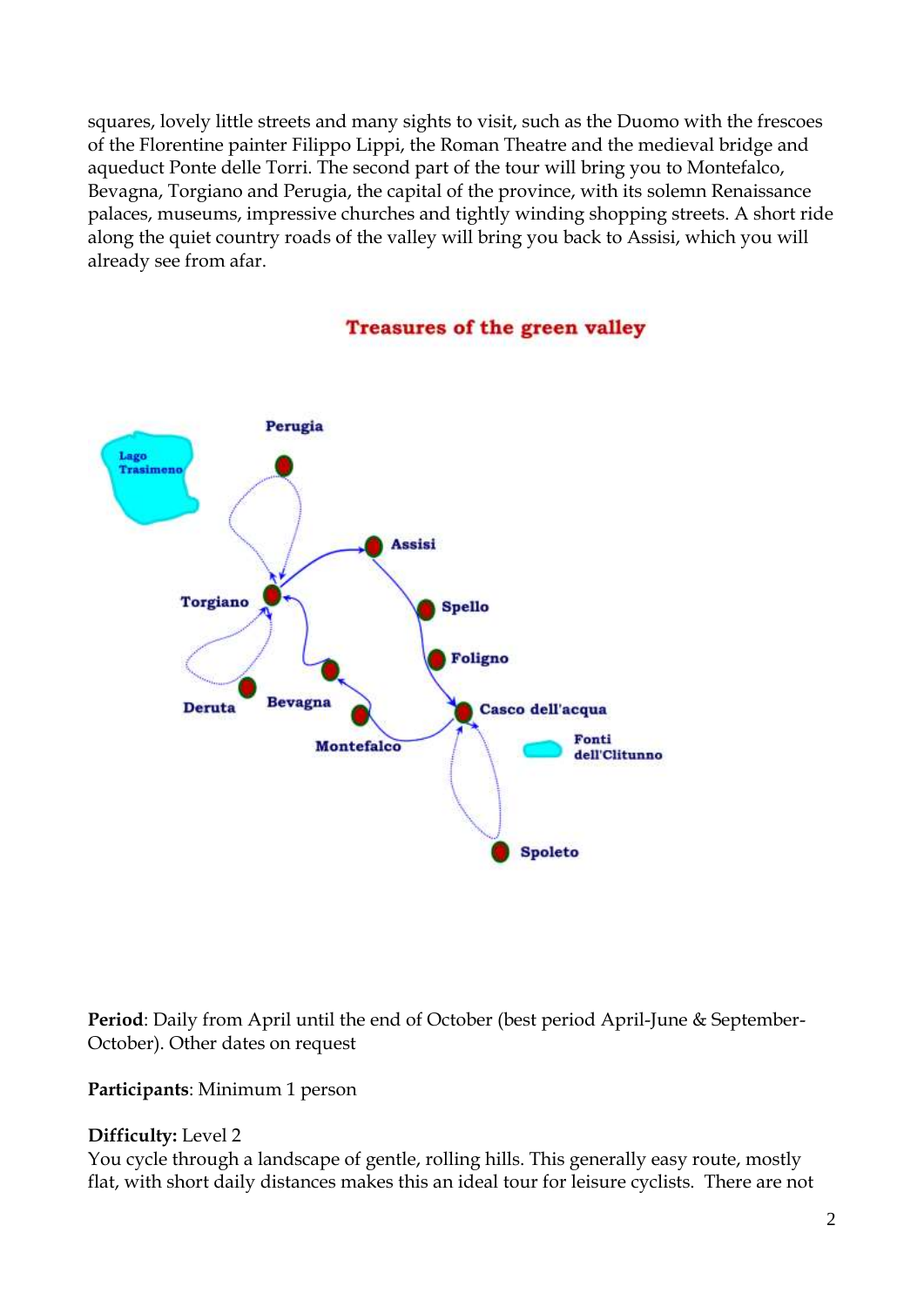too many climbs and if possible there will be offered an alternative. It is a tour suitable for all. Some cycle experience is needed, especially for children. The daily distances are restricted to

Average daily distances: between 25 km - 53 km / 15,5 mi – 33 mi Total km minimum 177 km / 110 mi or maximum 205 km / 127,4 mi





## **Program 8- days:**

Day 1 Individual arrival at Assisi

Day 2 to Casco dell'Acqua (26 km / 16,2 mi)

Day 3 Loop to Spoleto (44 km / 27,3 mi or 51 km / 31,7 mi)

- Day 4 To Bevagna (28 km / 17,4 mi)
- Day 5 To Torgiano (30 km / 18,6 mi)
- Day 6 loop to Perugia (24 km / 14,9 mi or 32 km / 19,9 mi) or

loop to Deruta (30 km / 18,6 mi or 45 km / 28 mi)

- Day 7 To Assisi (25 km / 15,5 mi)
- Day 8 Departure after breakfast

## **Daily program 8–day / 7-night tour**

#### **Day 1 Individual arrival at Assisi**

Assisi is a pilgrimage town built on the slopes of Mount Subasio, overlooking the green Valle Umbra. It is a place in which history, traditions and art are harmoniously combined. If you arrive early today, you could already discover this beautiful city wandering through its alleys, streets and stop at one of the cosy squares, where cafés are inviting you to sit down and enjoy a 'gelato'. There are many monuments worth a visit, like the Basilicas of St. Francis and of St. Clare, the fortress, many museums and the Roman Forum. Overnight stay with breakfast in a \*\*\* or \*\*\*\* star hotel

## **Day 2 Assisi – Spello – Foligno – Casco dell'Acqua**

You leave your hotel and cycle along the slopes of Mount Subasio to Spello. There is enough time this morning to wander around this charming ancient town, pleasantly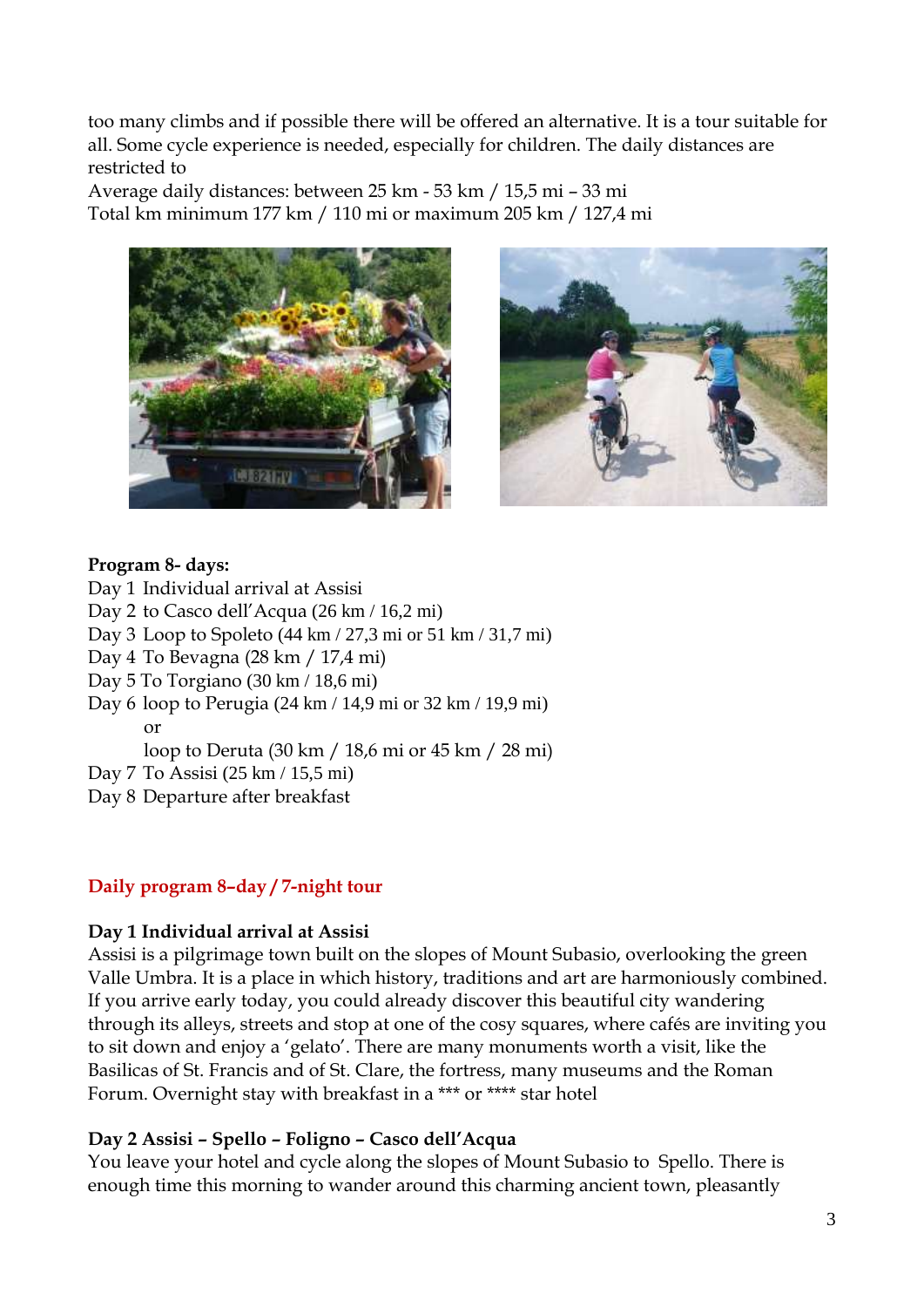situated on the southern slopes of Mount Subasio. In urban, architectural and artistic terms, Spello is an extremely interesting town, containing many features dating back to the Roman and medieval times. Spello is also called the town of flowers, because of its many colourful little alleys embellished with plants and flowers. The town is well known for its special flower festival ('infiorata') for Corpus Domini. After Spello you descend to Foligno, which is in the valley. You pass along the main square with its beautiful 'duomo', which still has a Romanesque façade. Continuing along the lively main shopping street, you will leave the town to cycle the last km of your route, across the fertile valley with its colourful fields and various waterways. Your country house is situated just outside the village of Casco dell'Acqua

Overnight stay with breakfast in Casco dell'Acqua Distance: 26 km / 16,2 mi Ascent/descent +166 – 329m





## **Day 3 Casco dell'Acqua - Spoleto – Casco dell'Acqua**

This morning the route among olive groves will take you to Spoleto. You can already see Spoleto from afar, with its castle dominating the hilltop on which the medieval part of the town is built. The centre is still largely inside the medieval town walls. Spoleto is very famous for its music festival 'dei due mondi', held end of June, beginning of July. There is a lot to see in Spoleto, including the cathedral with its famous frescoes by the Florentine painter Filippo Lippi, the Roman house and the Roman theatre with an annexed archaeological museum. Leaving Spoleto you cycle along the cycle path back to Casco dell'Acqua.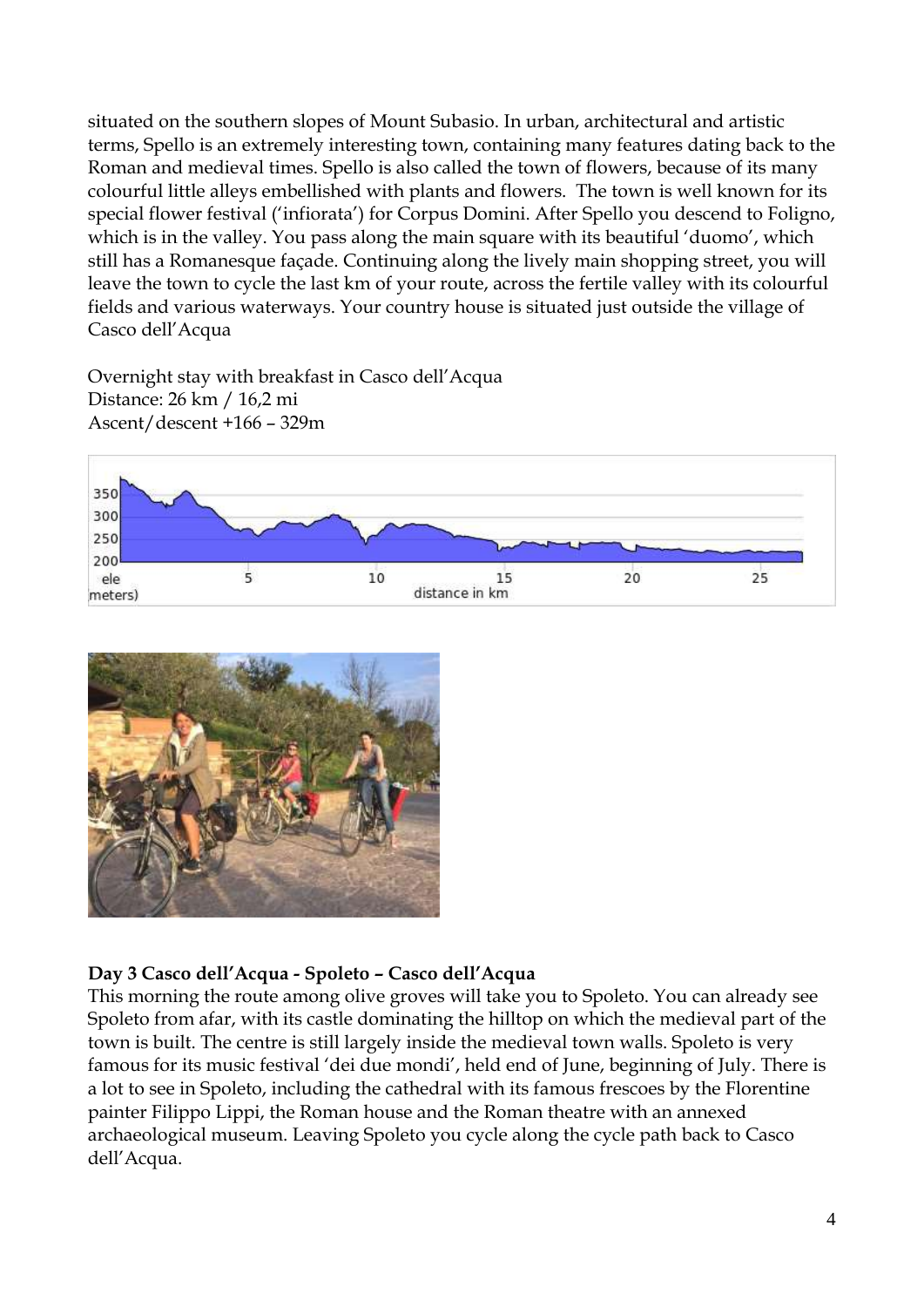Overnight stay with breakfast in Casco dell'Acqua Long route Distance: 51 km / 31,7 mi Ascent/descent +292 – 292m



#### Short route

Distance: 44 km / 27,3 mi Ascent/descent +146 – 146m



## **Day 4 Casco dell'Acqua – Montefalco – Bevagna**

Biking through a slightly undulating landscape you will already see Montefalco from a distance. At the foot of this town, you have the option to continue cycling through the valley directly to Bevagna or to visit Montefalco… but to reach this lovely town you first have to conquer a severe climb. Montefalco (472 m a.s.l.) is also known as the 'balcony of Umbria', because of the fantastic panorama. Artists such as Benozzo Gozzoli and Perugino decorate the Franciscan church, now a museum, with magnificent 15th and 16th century frescoes. Montefalco is well-known for its excellent wines, Rosso di Montefalco d.o.c. and Sagrantino d.o.c.g , produced on the sunny slopes around the town, and of course it is almost impossible to leave the town without tasting them in one of the many wine bars. From Montefalco you go downhill to Bevagna. This town has a lovely medieval square with a fountain and two Romanesque churches. The square is a real meeting place for the friendly inhabitants of the town.

Overnight stay with breakfast in Bevagna

Higher route passing Montefalco Distance: 26 km / 16,2 mi Ascent/descent +290m – 284m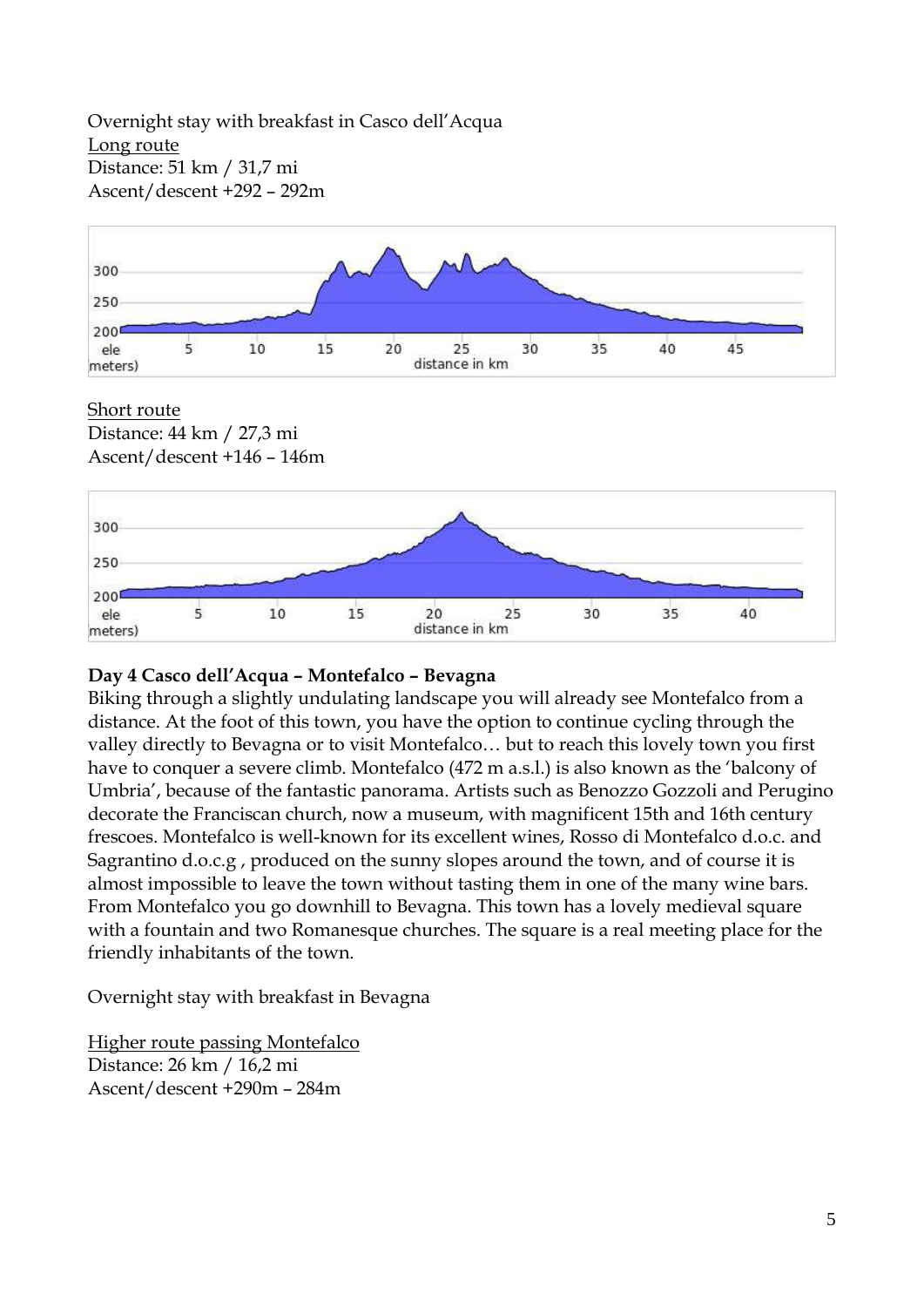

#### Low route NOT passing Montefalco Distance: 28 km / 17,4 mi Ascent/descent +162m – 148m



## **Day 5 Bevagna – Torgiano**

In the morning, you still could dedicate some time to visit Bevagna. It has a nice town centre with interesting monuments. Leaving it you continue cycling. First a slight climb to Torre del Colle, a small medieval walled in village. Then mostly through the valley up to Torgiano, a small 'borgo' at the confluence of the rivers Chiascio and Tiber (Tevere), famous for its excellent wines. It has a nice wine museum and olive oil museum. Your hotel is in the quiet town centre.

Overnight stay with breakfast in Torgiano Distance: 30 km / 18,6 mi Ascent/descent +151m – 147m



## **Day 6 Torgiano – Perugia – Torgiano or Torgiano – Deruta - Torgiano**

Today there are different options:

## 1. Visiting Perugia: cycling and train

This trip takes you to the neighbouring town of Perugia, which is the capital of the province. A short cycle tour takes you to the station in Ponte S.Giovanni at the foot of Perugia. From here a local train will take you into the historical centre of Perugia. The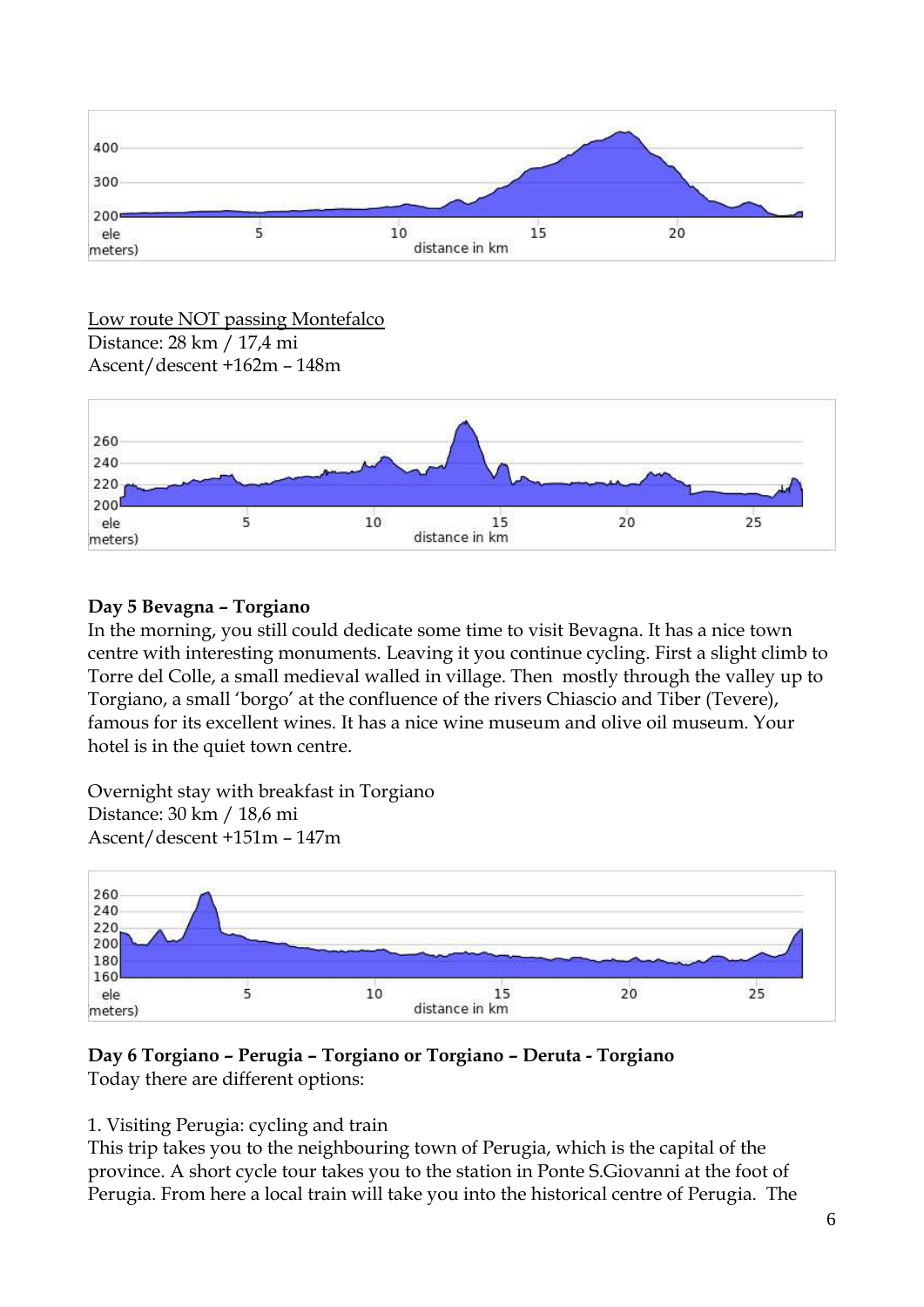centre, with its little alleys and characteristic town squares, is a lively vibrant place. The renaissance palaces, medieval churches, museums and many galleries will make a lasting impression. After your visit, you return by train and bike to the peaceful, hospitable town of Torgiano.

Overnight stay with breakfast in Torgiano Distance: 24 km / 14,9 mi Ascent/descent +218m – 212m



## 2. Visiting Perugia: cycling to the old town centre

This trip takes you to Perugia, which is the capital of the province. Cycling along quiet country roads, you reach Perugia. A climb will bring you to the old town centre, with its little alleys and characteristic town squares. There is a lot to see like renaissance palaces, medieval churches, museums and many galleries. After your visit, you return cycling to the peaceful, hospitable town of Torgiano.

### Distance: 32 km / 19,9 mi Ascent/descent +400m – 442m



## 3. A loop in the surroundings of Torgiano

Close to Torgiano (6 km) is the village of Deruta, which has in part, managed to retain the highly distinctive features of its medieval buildings. Deruta is universally famous for its ceramics. The origins of this ancient art go back as far as the Etruscan times and nowadays the many local workshops still make excellent quality ceramics. Numerous Italian and foreign museums have pieces of Deruta ceramics on show, including the Victoria and Albert Museum. The town hall hosts the art gallery and the ceramics museum. The next stop is the sanctuary of Madonna dei Bagni, which has built after a miracle, which took place in the year 1657. Inside the church, there are more than 600 votive tiles, all testimony to the tradition of the Deruta ceramics. Cycling through a beautiful hilly landscape, you pass typical Umbrian hamlets like Casalalta. Your cycle back to Torgiano is through the Tiber valley. Torgiano, like Montefalco, is famous for its excellent red and white wines.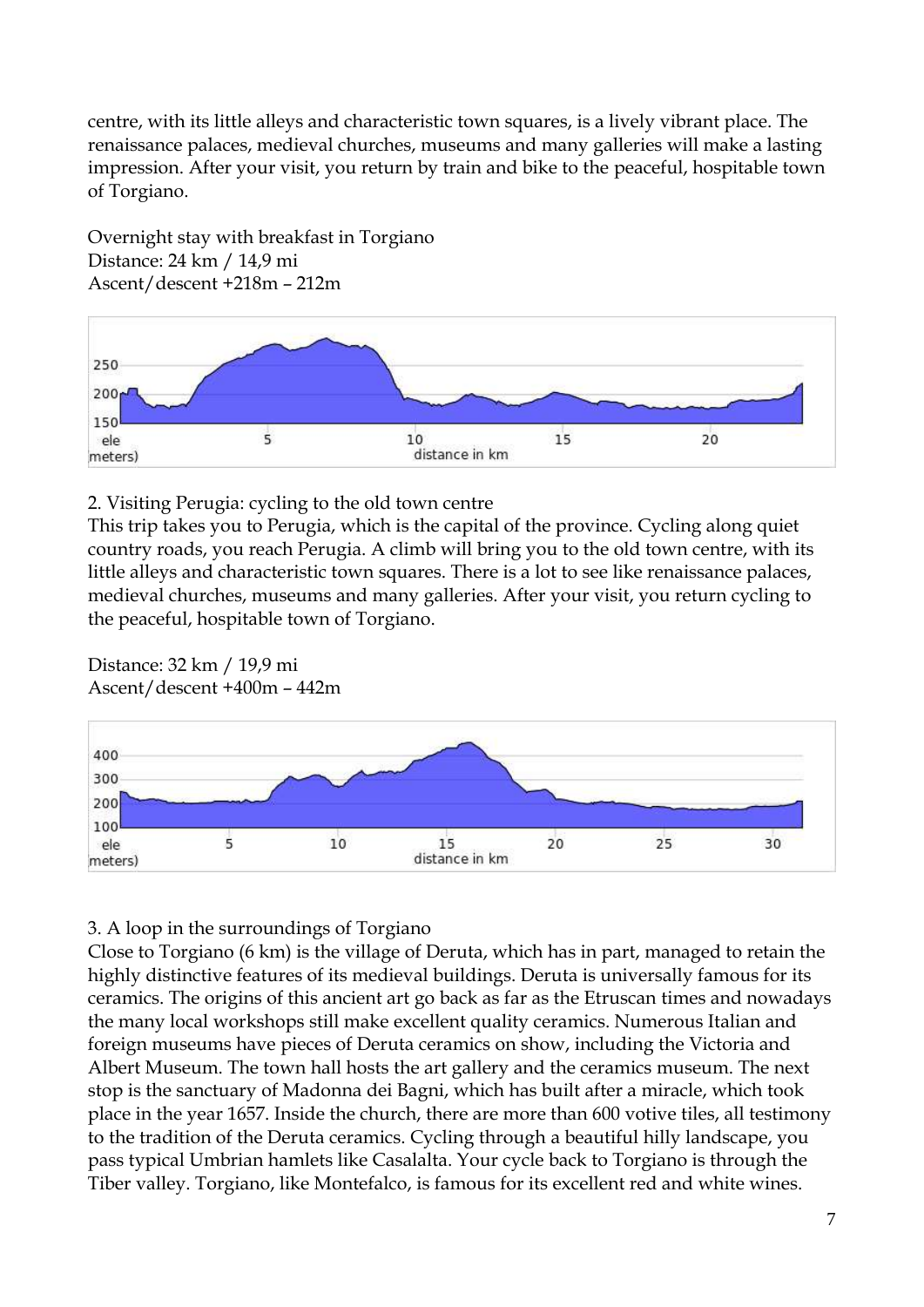There is an interesting wine museum to visit and next-door you can taste the wines of the Lungarotti family in the 'osteria'.



Long & higher route Distance: 45 km / 28 mi Ascent/descent +508m – 546m

Short & lower route Distance: 30 km / 18,6 mi Ascent/descent +217m – 215m





## **Day 7 Torgiano – Assisi**

Today you will cross the valley, cycling on quiet country roads. You will already see Assisi from afar as, like many other Umbrian towns, it is built on a hilltop. Before reaching Assisi, however, you can stop for a moment to visit the Franciscan basilica in S.Maria degli Angeli. Under its impressive dome still lies the humble little chapel 'Porziuncola' where Saint Francis came to pray.

To reach the beautiful historical centre of Assisi you have to make a short steep climb, but wandering through the town you will agree that it was worth the effort. You will have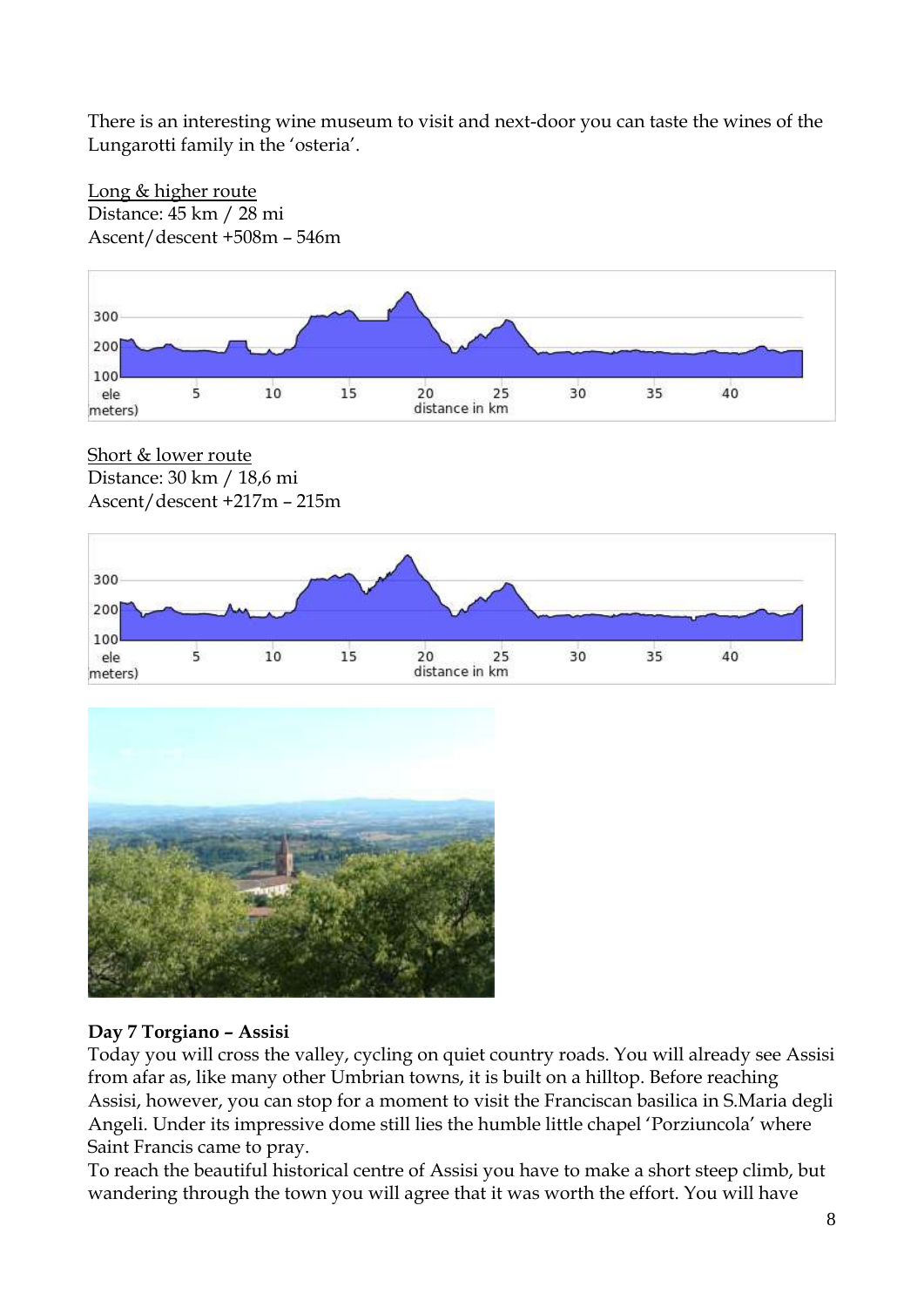enough time to visit the main monuments of the town, like the basilica of Saint Francis with its beautiful frescoes by the painters Giotto, Simone Martini, Cimabue and Pietro Lorenzetti. Your overnight stay will be in the hotel where you started your tour.

400 300 200 100  $\overline{5}$  $10$  $15$  $20$ ele distance in km meters)

# **Day 8 End of tour after breakfast**

Overnight stay with breakfast in Assisi

Distance: 25 km / 15,5 mi Ascent/descent +251 – 54m



#### **Rates per person 2022**:

| 8 days / 7 nights Hotel ** 900m from Assisi town centre              | <b>Price in Euro</b> |
|----------------------------------------------------------------------|----------------------|
| Sharing a double room B&B                                            | 512,00               |
| Single room B&B                                                      | 678,00               |
| Single traveller B&B                                                 | 713,00               |
| 3rd person in a triple room B&B                                      | 300,00               |
| Child 0-2 years in cot                                               | 20,00                |
| Half board supplement on request                                     |                      |
| Supplement Easter and 01/08-26/08 (not for the 3rd person in triple) | 15,00                |
|                                                                      |                      |
| 8 days / 7 nights Hotel *** 3 km from Assisi town centre             |                      |
| Sharing a double room B&B                                            | 538,00               |
| Single room B&B                                                      | 713,00               |
| Single traveller B&B                                                 | 748,00               |
| 3rd person in a triple room B&B                                      | 335,00               |
| Child 0-2 years in cot                                               | 20,00                |
| Half board supplement on request                                     | 157,00               |
| Supplement Easter and 01/08-26/08 (not for the 3rd person in triple) | 15,00                |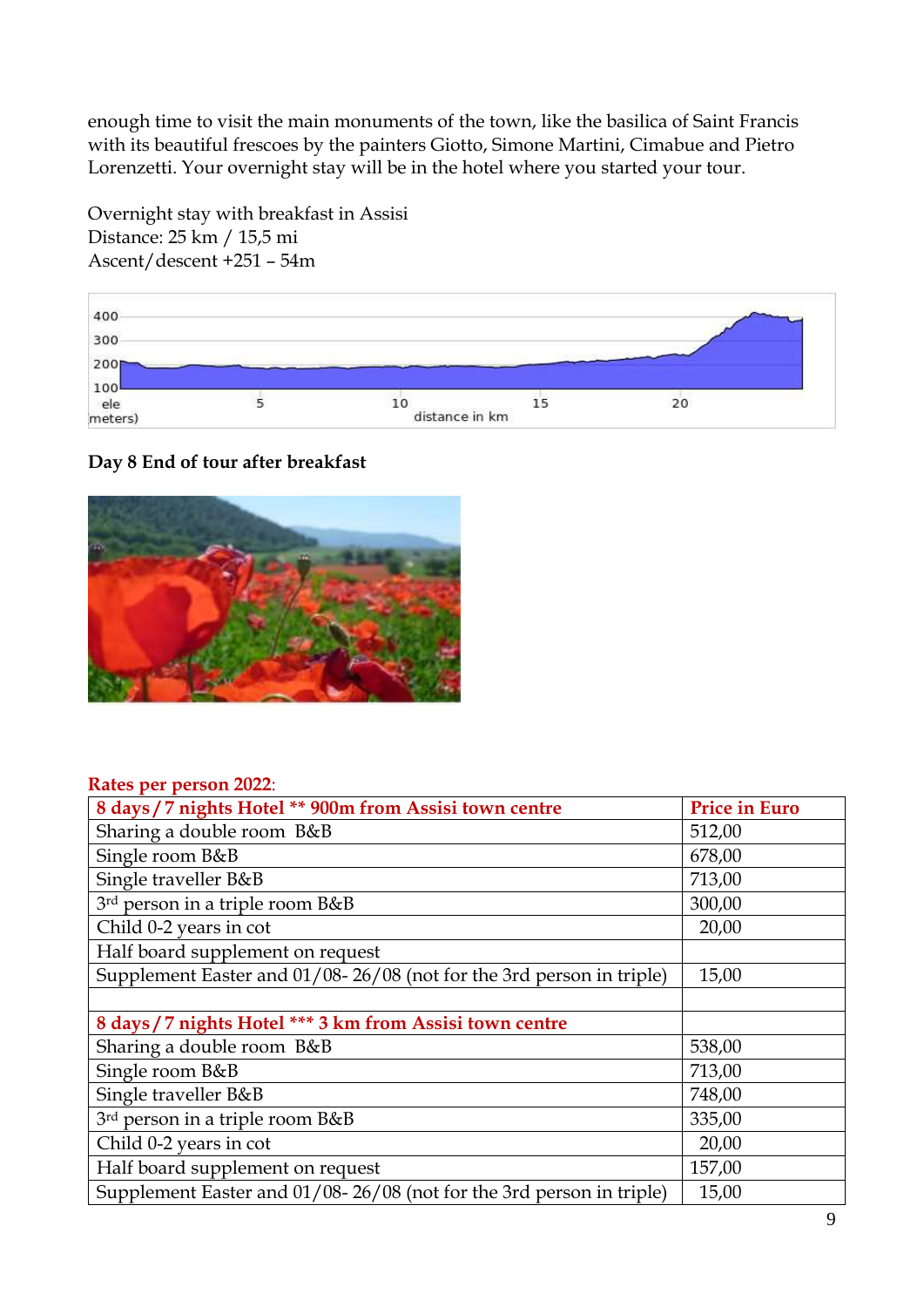| 8 days / 7 nights *** 900m from the old town centre                  | <b>Price in Euro</b> |
|----------------------------------------------------------------------|----------------------|
| Sharing a double room B&B                                            | 585,00               |
| Single room B&B                                                      | 757,00               |
| Single traveller B&B                                                 | 792,00               |
| 3rd person in a triple room B&B                                      | 370,00               |
| Child 0-2 years in cot                                               | 20,00                |
| Half board supplement on request                                     |                      |
| Supplement Easter and 01/08-26/08 (not for the 3rd person in triple) | 15,00                |
|                                                                      |                      |
| 8 days / 7 nights superior hotels or rooms                           | <b>Price in Euro</b> |
| Sharing a double room B&B                                            | 755,00               |
| Single room B&B                                                      | 1.050,00             |
| Single traveller B&B                                                 | 1.085,00             |
| 3rd person in a triple room B&B                                      | 438,00               |
| Child 0-2 years in cot                                               | 132,00               |
| Half board supplement on equest                                      |                      |
| Supplement Easter and 01/08-26/08 (not for the 3rd person in triple) | 25,00                |
|                                                                      |                      |
| <b>Bike rental</b>                                                   | 85,00                |
| E bike                                                               | 190,00               |
| Children's bike, trailer bike                                        | 50,00                |
| Follow-me tandem                                                     | 65,00                |
| Child seat                                                           | 20,00                |
| Helmet                                                               | 5,00                 |

## **Supplement for hotel with swimming pool at Bevagna**

| <sup>1</sup> Bevagna Porta Guelfa |
|-----------------------------------|
| B&B dooble / triple: on request   |
| Single: on request                |

### **The tour price include:**

- 7 overnight stays with breakfast
- Tour information: hotel list, brochures
- Luggage transportation from hotel to hotel
- Emergency support hotline
- Route descriptions (Italian, English, German or Dutch), sightseeing information and maps
- Route briefing on arrival day

#### **The Tour price do not include**:

Local tourist tax to be paid directly in the hotel